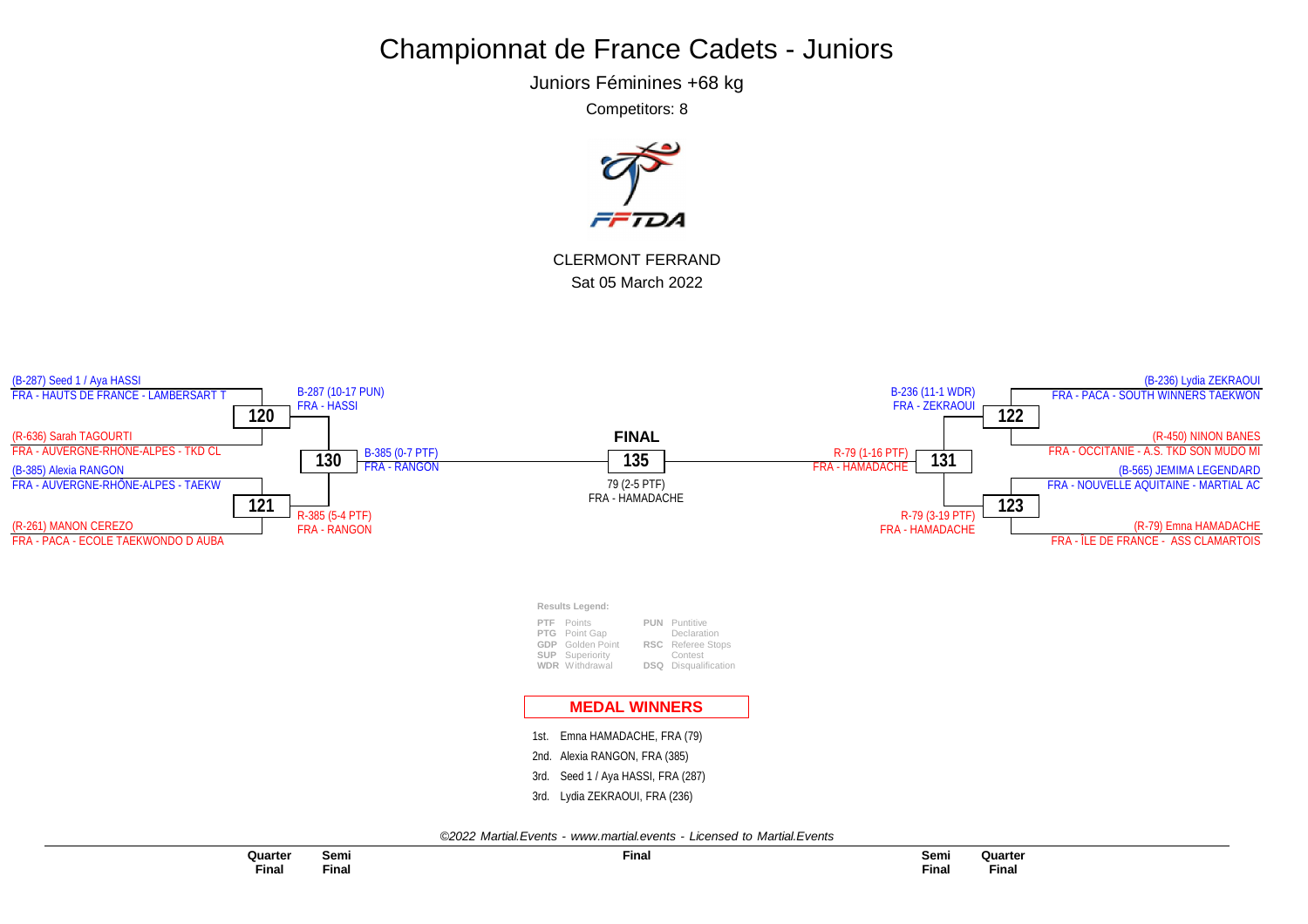Juniors Féminines -42 kg

Competitors: 6



CLERMONT FERRAND Sat 05 March 2022



**Quarter Final**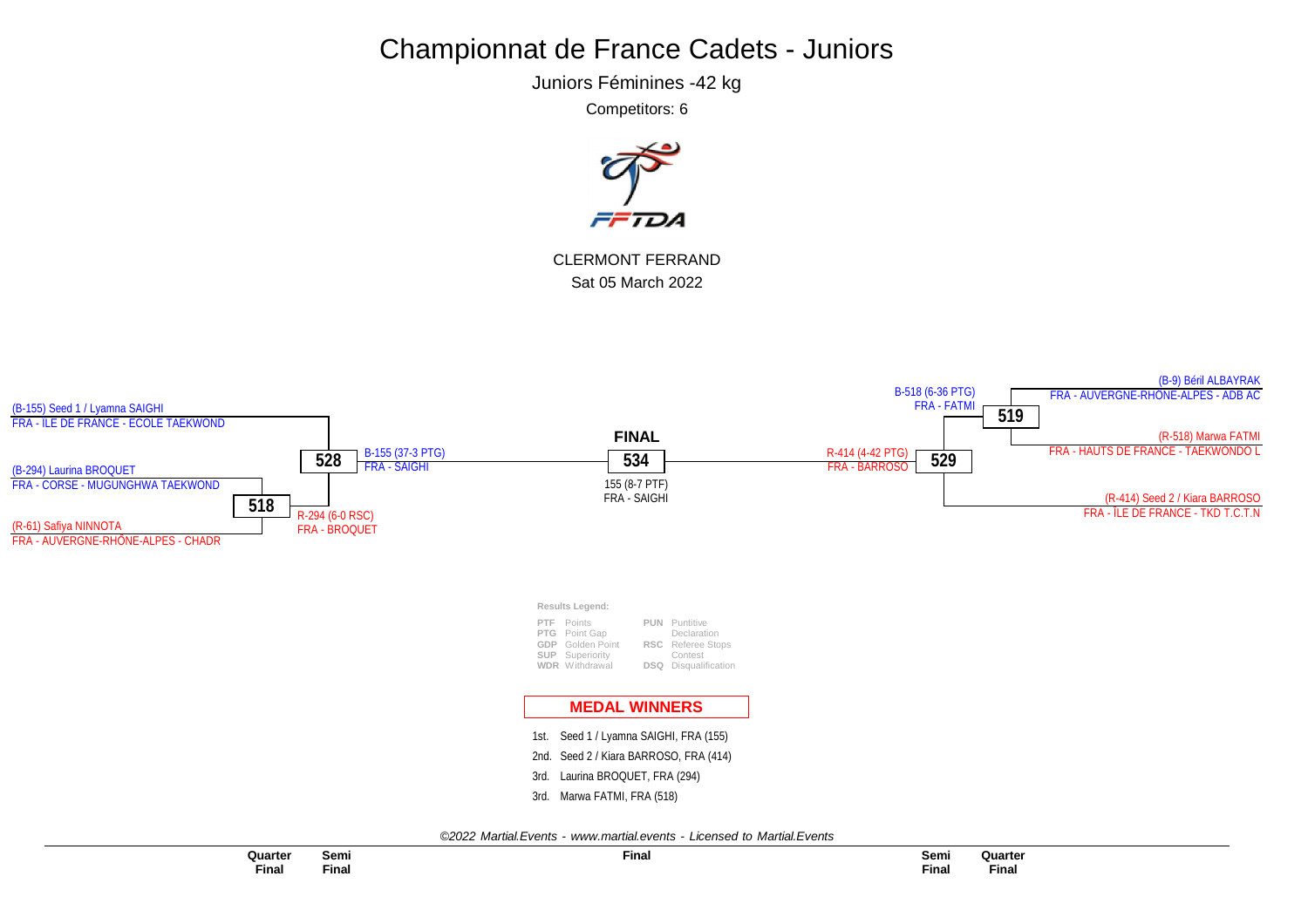Juniors Féminines -44 kg

Competitors: 9

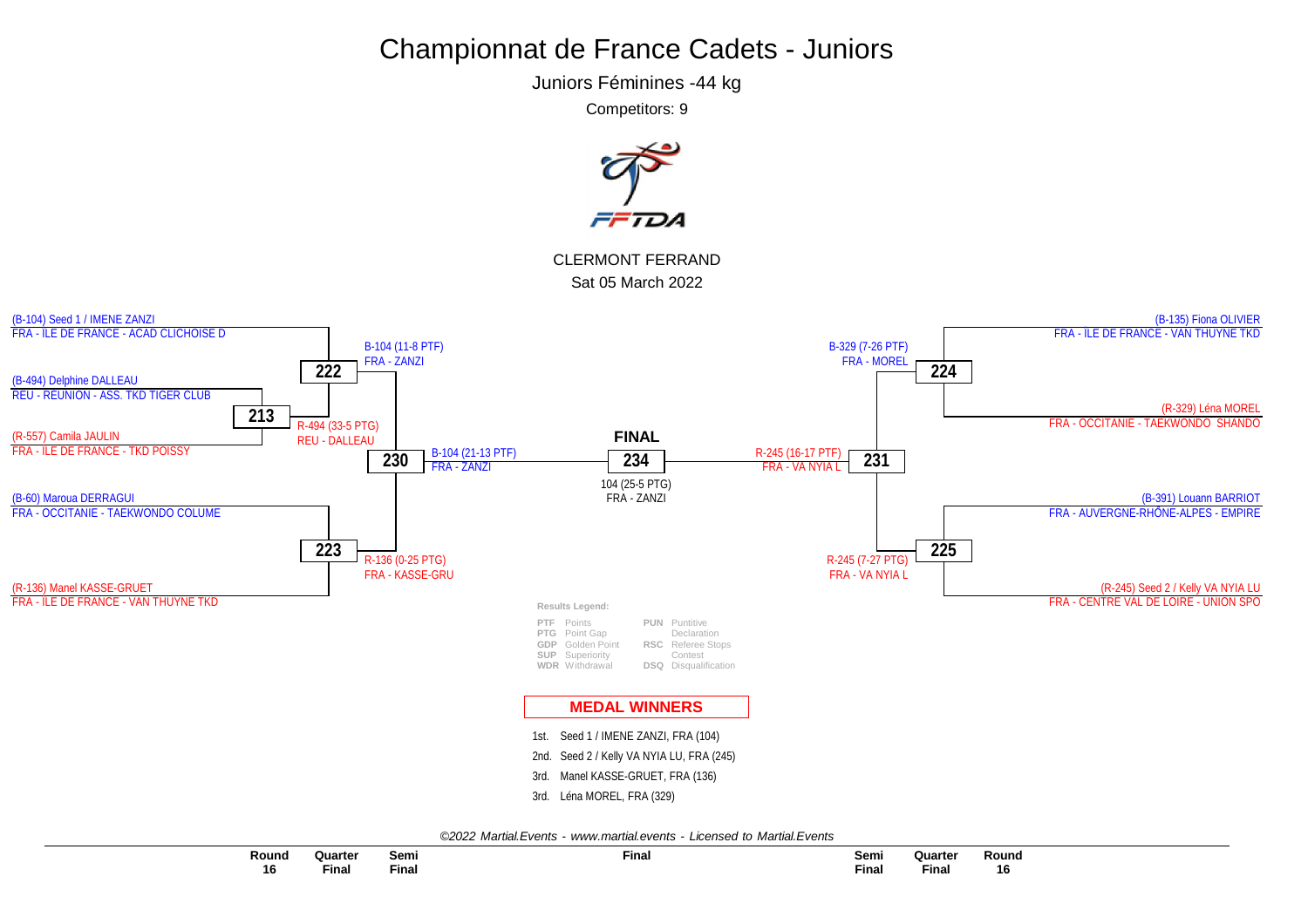Juniors Féminines -46 kg

Competitors: 8



CLERMONT FERRAND Sat 05 March 2022

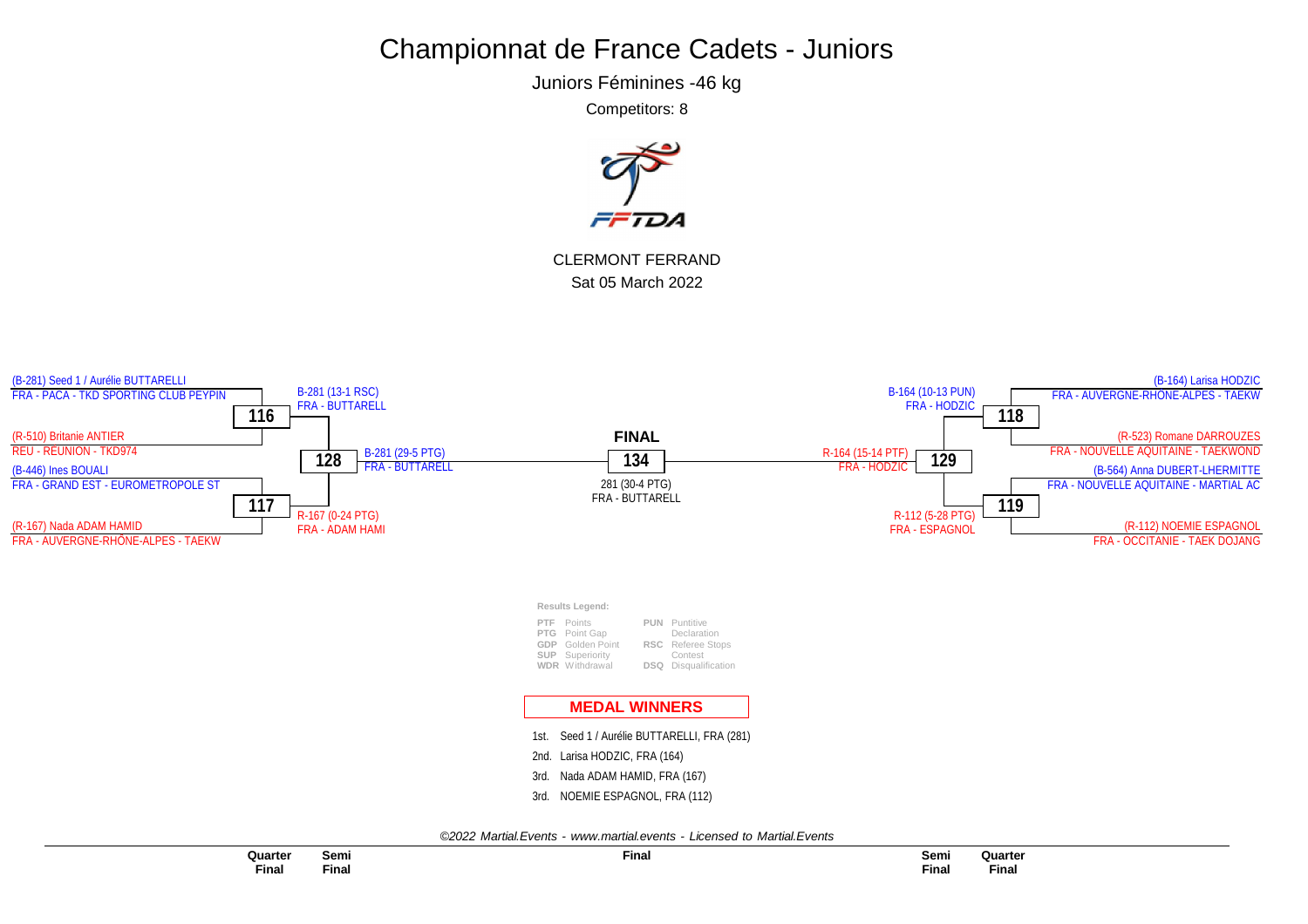Juniors Féminines -49 kg



|  |  | ©2022 Martial.Events - www.martial.events - Licensed to Martial.Events |  |  |  |  |
|--|--|------------------------------------------------------------------------|--|--|--|--|
|--|--|------------------------------------------------------------------------|--|--|--|--|

| Round | <b>Roun</b> | Quarter                                                                                            | Semi  | Final | Semi         | Quarter | Round | Round     |
|-------|-------------|----------------------------------------------------------------------------------------------------|-------|-------|--------------|---------|-------|-----------|
|       |             | and the state of the state of the state of the state of the state of the state of the state of the |       |       |              |         |       |           |
| J۷    | 16          | Fina.                                                                                              | Final |       | <b>Final</b> | Final   | 16    | nn.<br>◡▵ |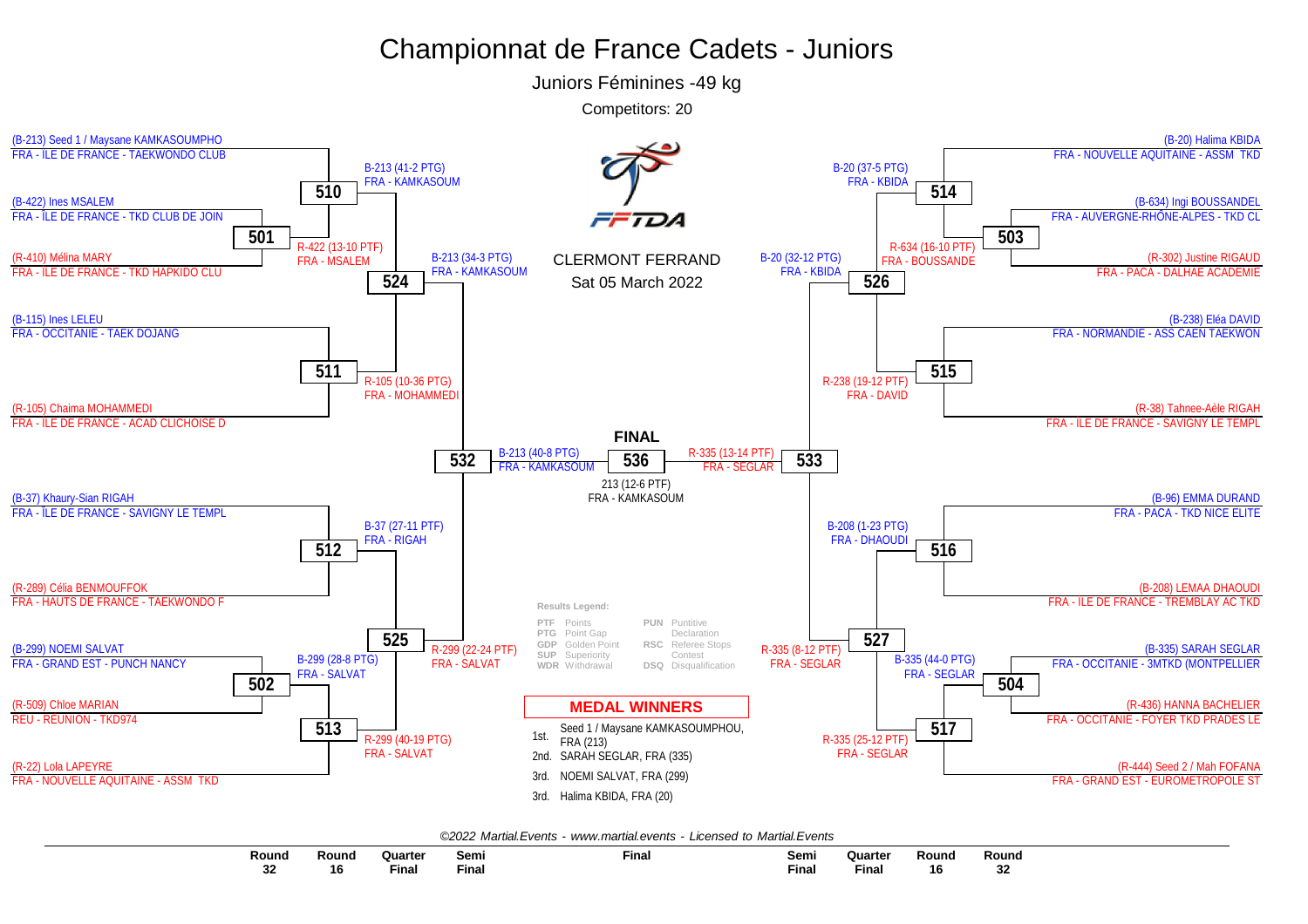Juniors Féminines -52 kg

Competitors: 23



| रound         | Round | Quarter                                                                                            | Semi        | <b>Final</b> | Semi         | Quarter | Round | Round     |
|---------------|-------|----------------------------------------------------------------------------------------------------|-------------|--------------|--------------|---------|-------|-----------|
|               |       | and the state of the state of the state of the state of the state of the state of the state of the |             |              | $ -$         |         |       |           |
| $\sim$<br>-24 | ו ה   | <b>Fina</b>                                                                                        | --<br>Fina. |              | <b>Final</b> | Fina.   | 16    | ~~<br>-34 |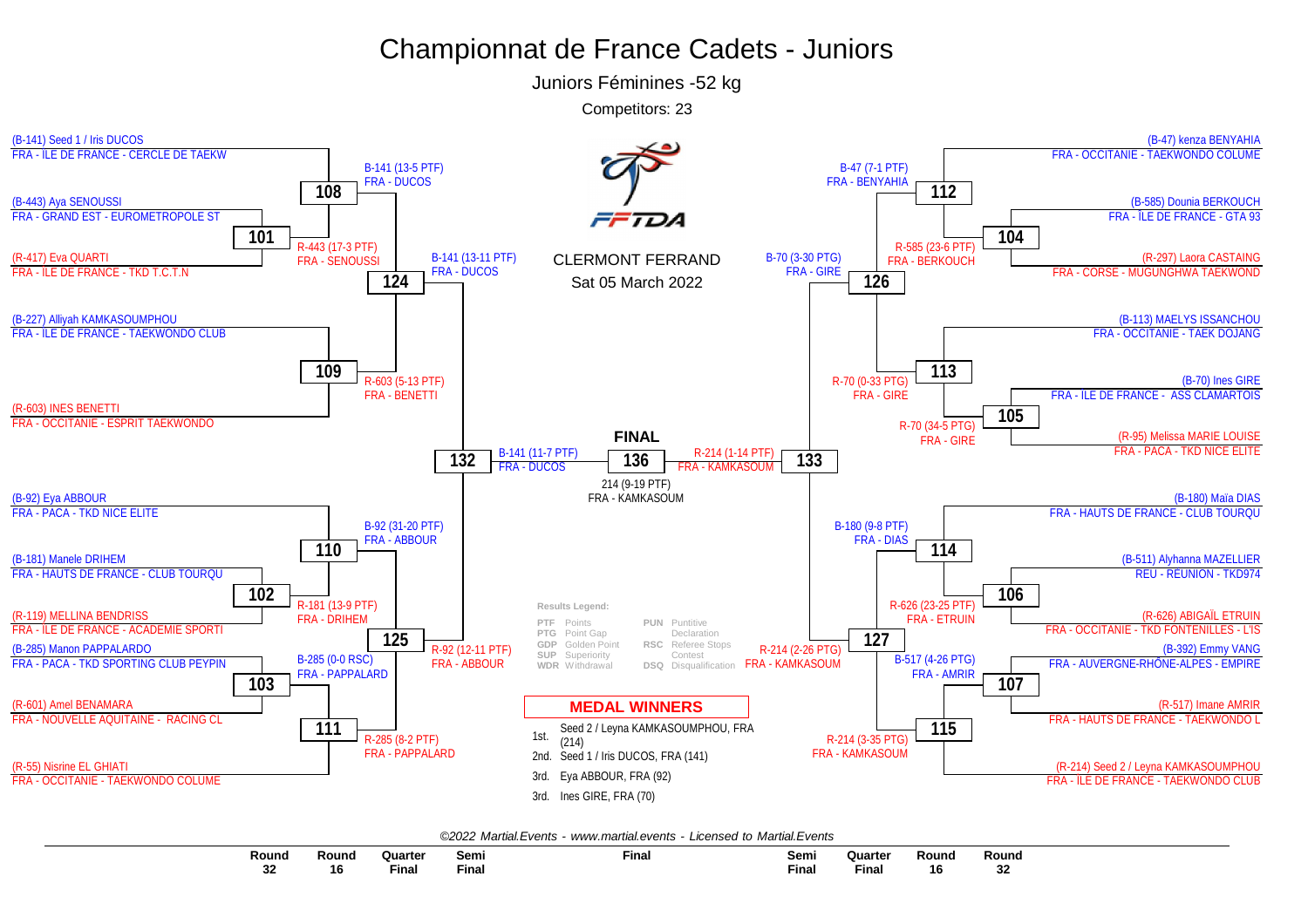Juniors Féminines -55 kg



|--|

| Round     | Round | Quarter | Sem.         | <b>Final</b> | Semi         | Quarte | Round | Round    |
|-----------|-------|---------|--------------|--------------|--------------|--------|-------|----------|
|           |       |         |              |              |              |        |       |          |
| ົາງ<br>32 | 16    | Finar   | <b>Final</b> |              | <b>Final</b> | Final  | 16    | つつ<br>JЕ |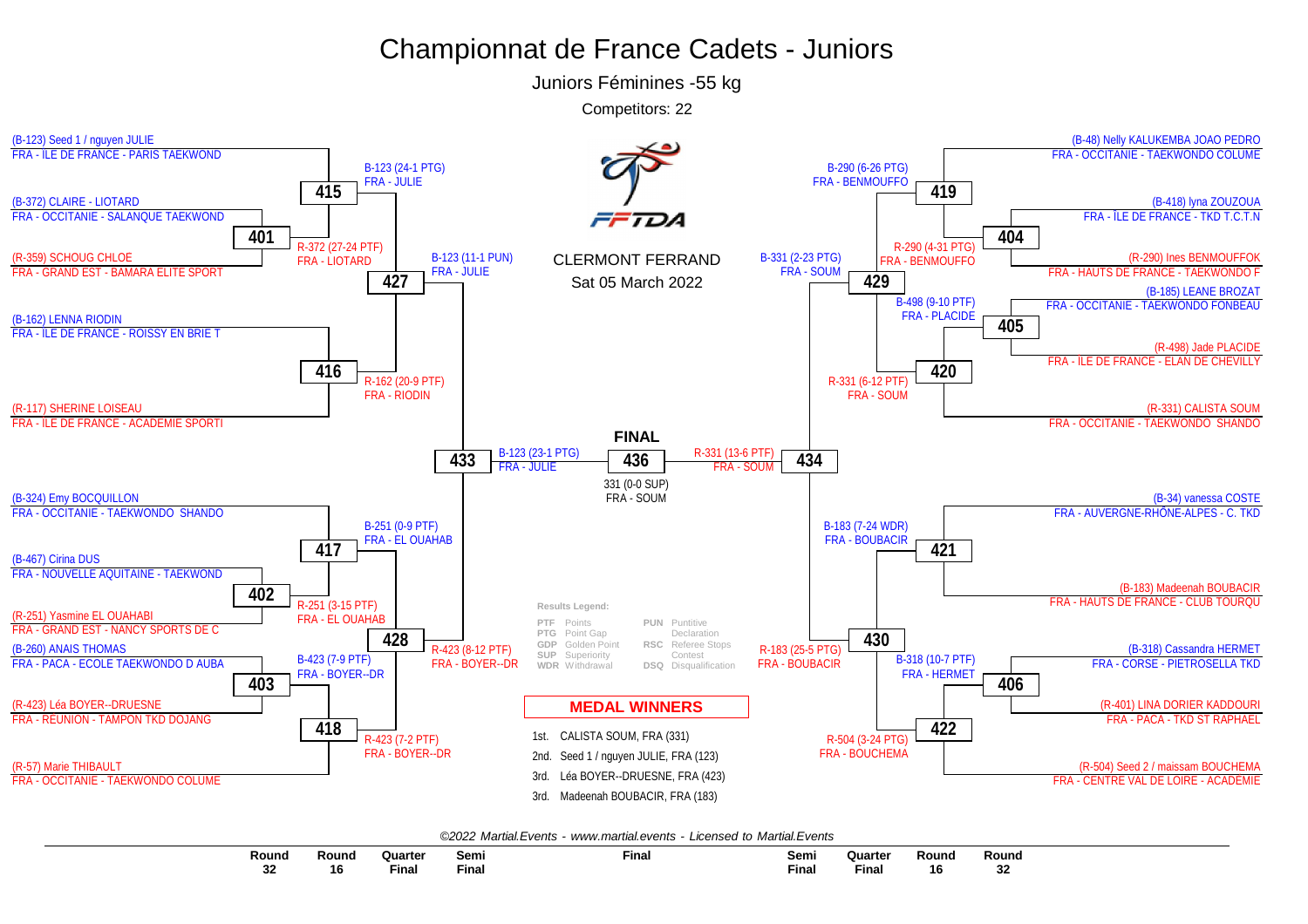Juniors Féminines -59 kg

Competitors: 16

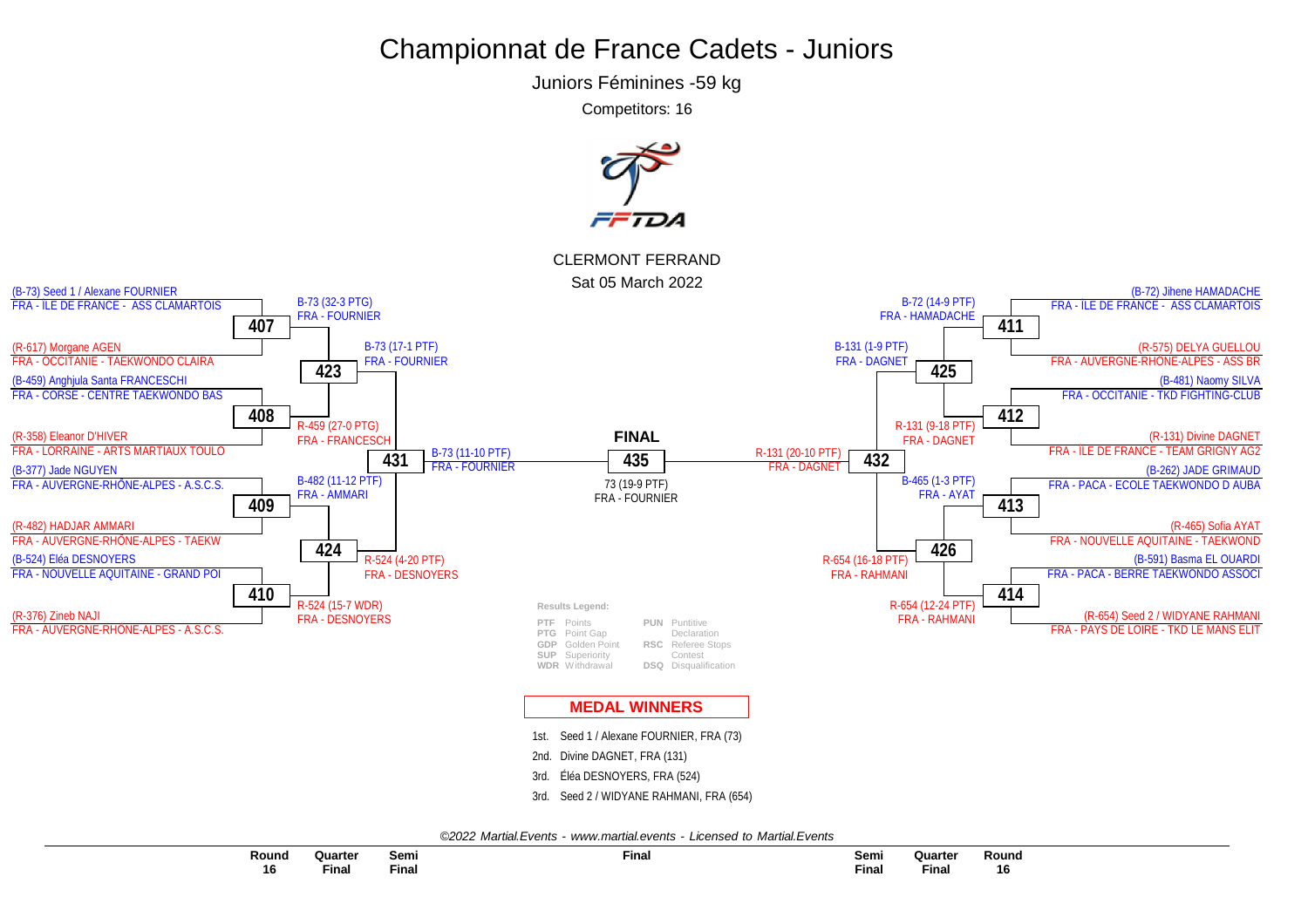Juniors Féminines -63 kg

Competitors: 13



| Round        | Quarter | Semi<br>___ | Final | Semi  | Quarter     | २ound        |
|--------------|---------|-------------|-------|-------|-------------|--------------|
| 16<br>$\sim$ | Fina.   | Final       | --    | Final | --<br>Final | 16<br>$\sim$ |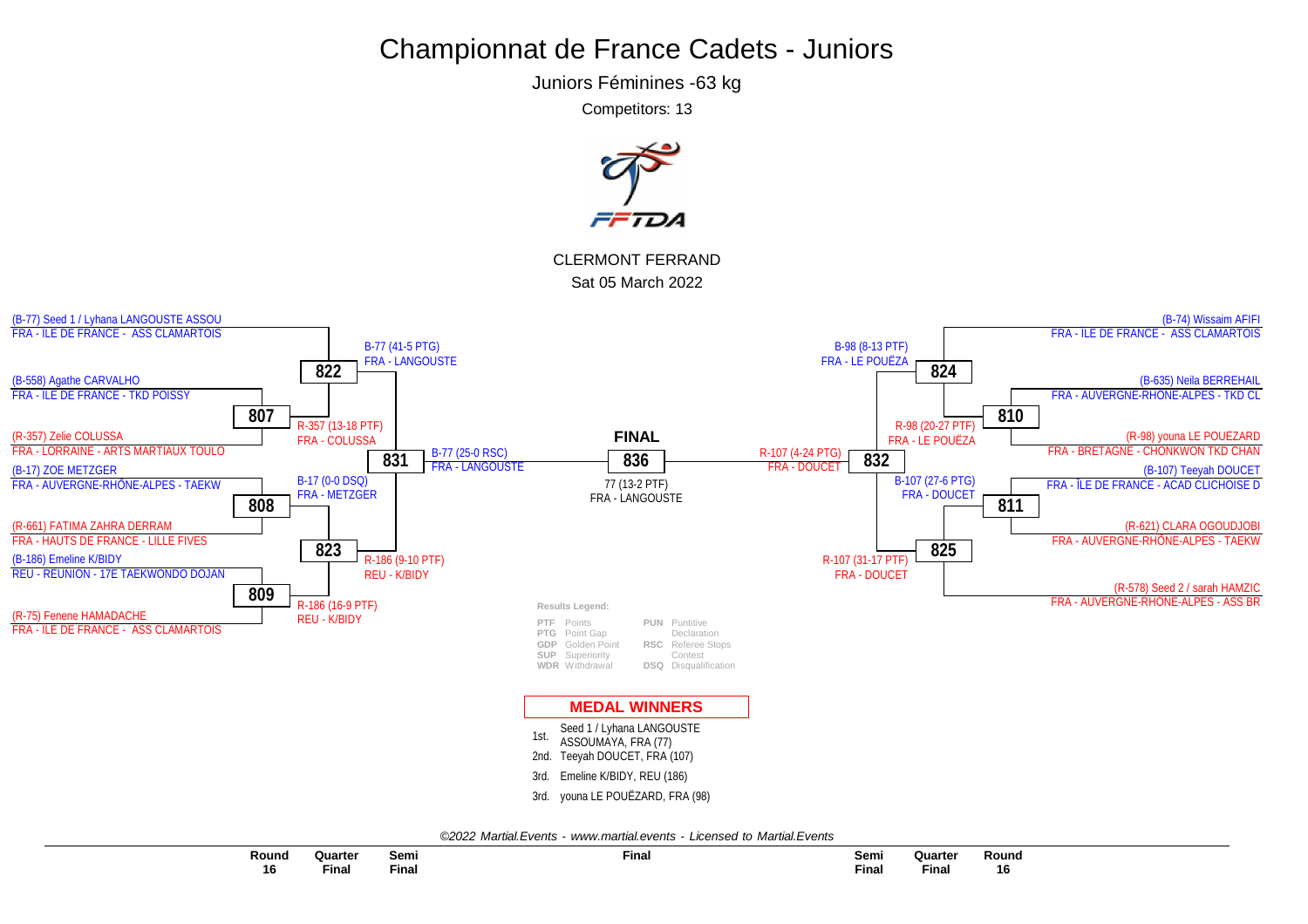Juniors Féminines -68 kg

Competitors: 14

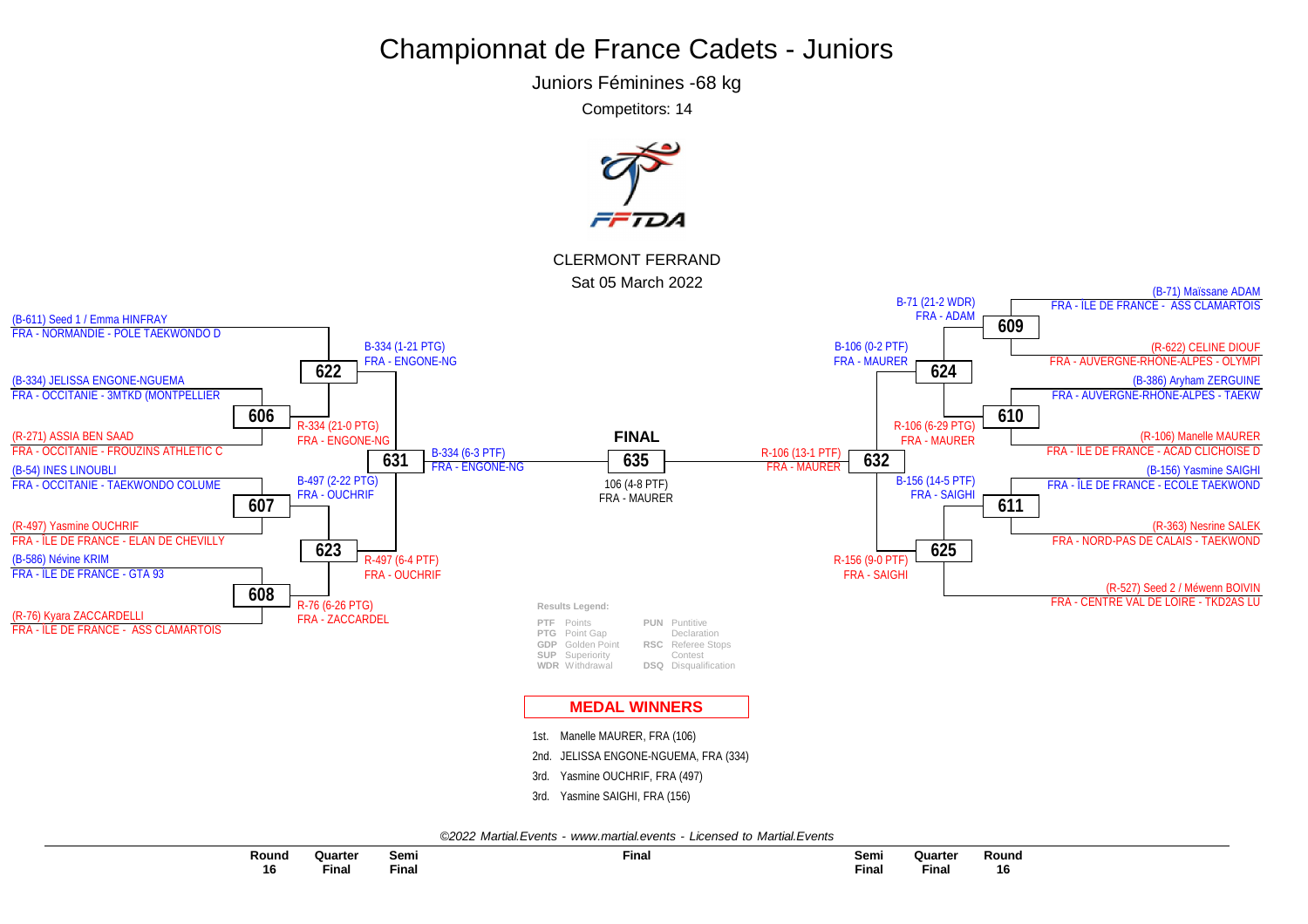Juniors Masculins +78 kg

Competitors: 12

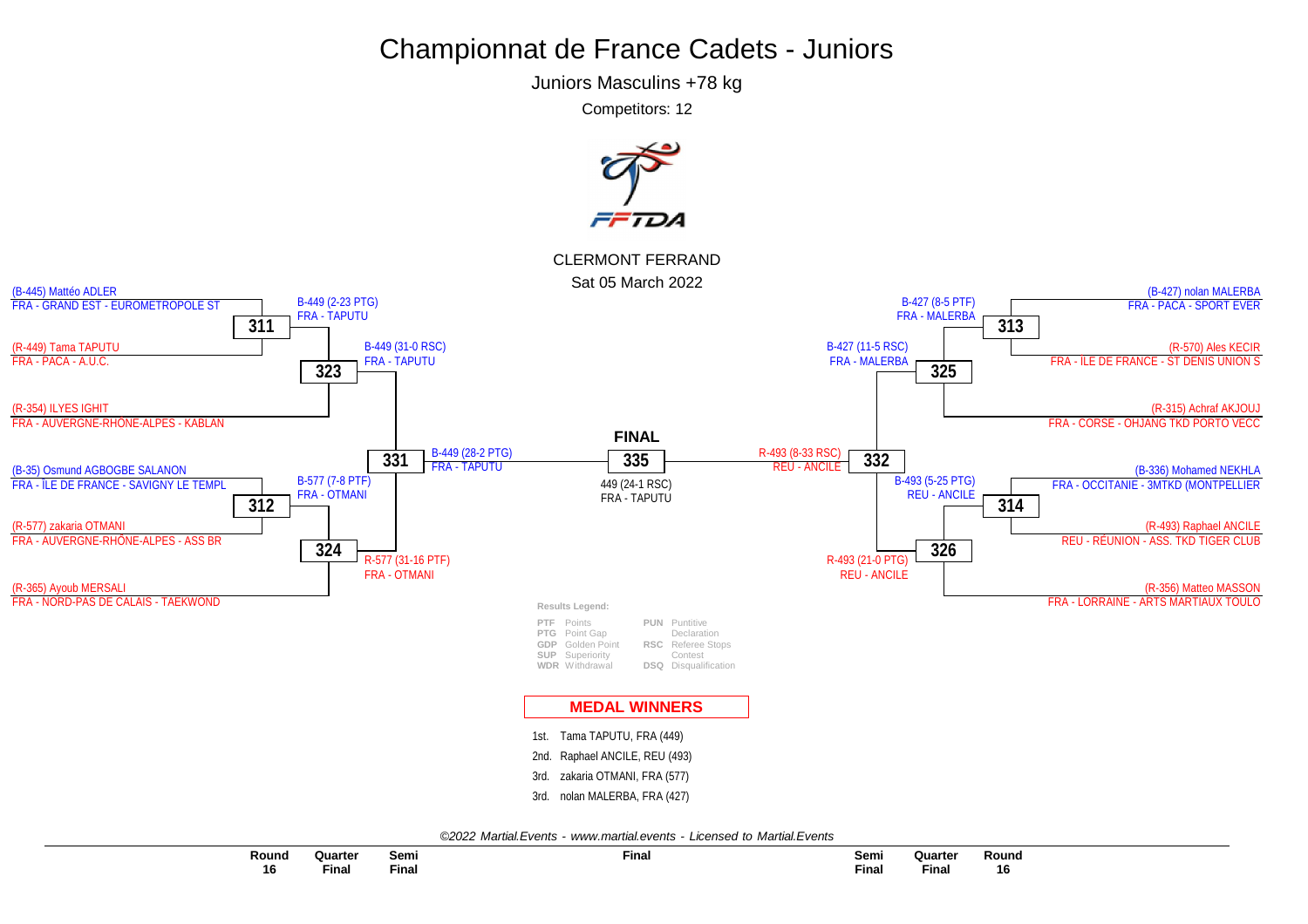Juniors Masculins -45 kg

Competitors: 11



| Round | Quarter | Semi         | <b>Final</b> | Semi  | Quarter | Round |  |
|-------|---------|--------------|--------------|-------|---------|-------|--|
| 16    | Final   | <b>Final</b> |              | Final | Final   | 16    |  |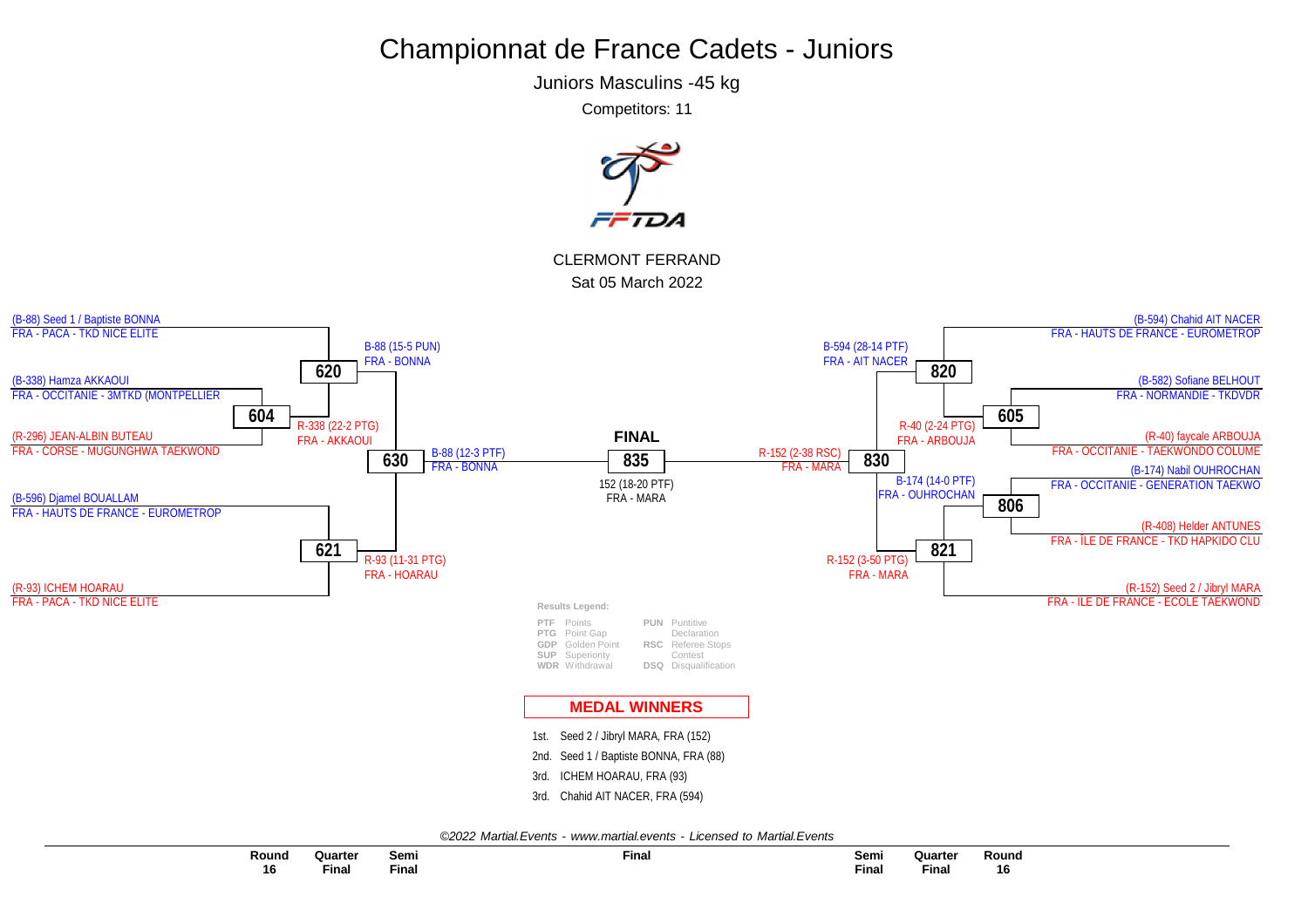Juniors Masculins -48 kg

Competitors: 13

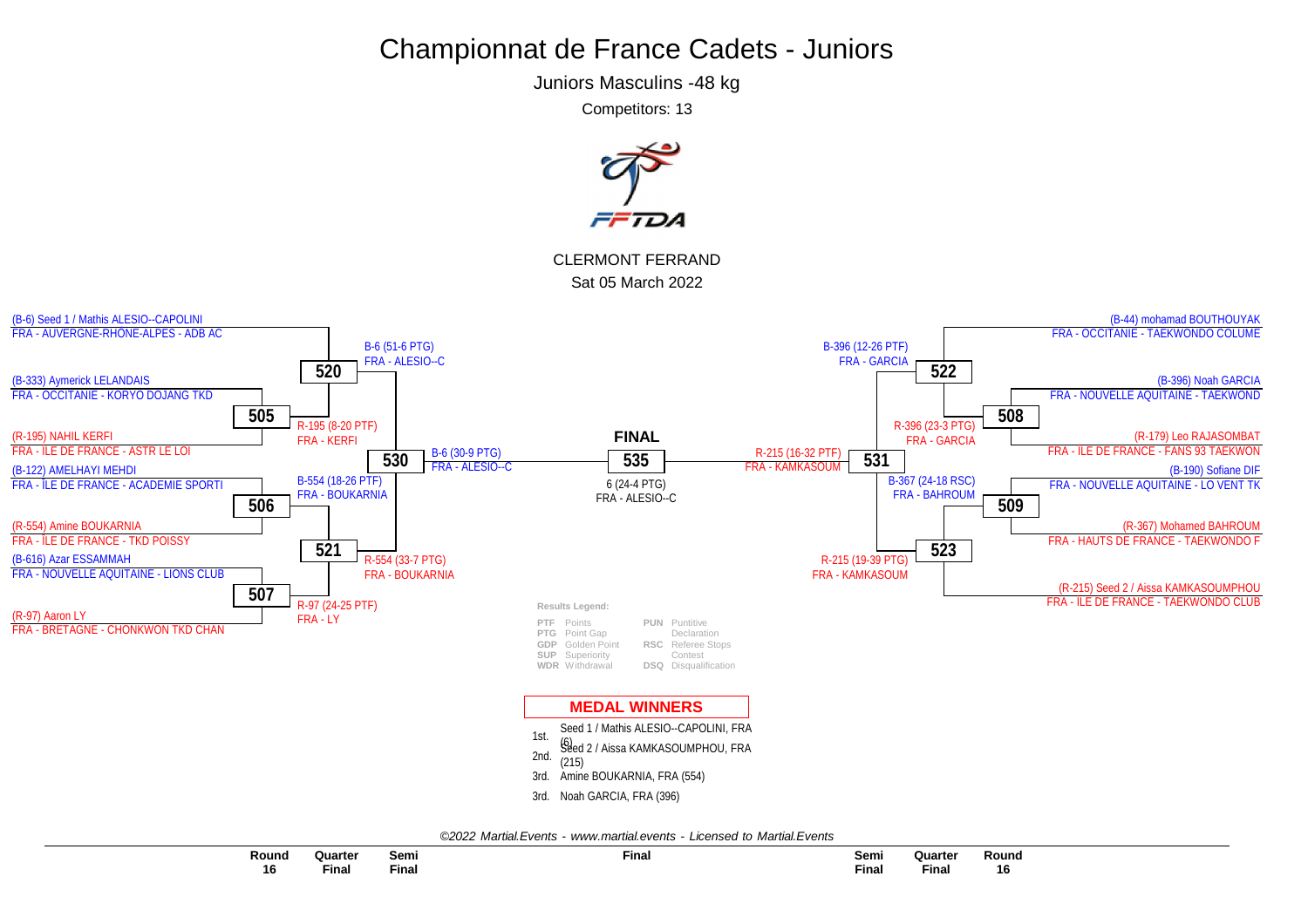Juniors Masculins -51 kg

Competitors: 26



| Round         | <b>Round</b> | Quarter                                                                                                         | Semi  | Final | Semi         | Quarter                                                                                                         | Round     | Round        |
|---------------|--------------|-----------------------------------------------------------------------------------------------------------------|-------|-------|--------------|-----------------------------------------------------------------------------------------------------------------|-----------|--------------|
|               |              | and the state of the state of the state of the state of the state of the state of the state of the state of the |       |       |              | and the state of the state of the state of the state of the state of the state of the state of the state of the |           |              |
| $\sim$<br>-94 | 1 t          | Fina.                                                                                                           | Final |       | <b>Final</b> | Fina.                                                                                                           | 40<br>l o | $\sim$<br>ЭZ |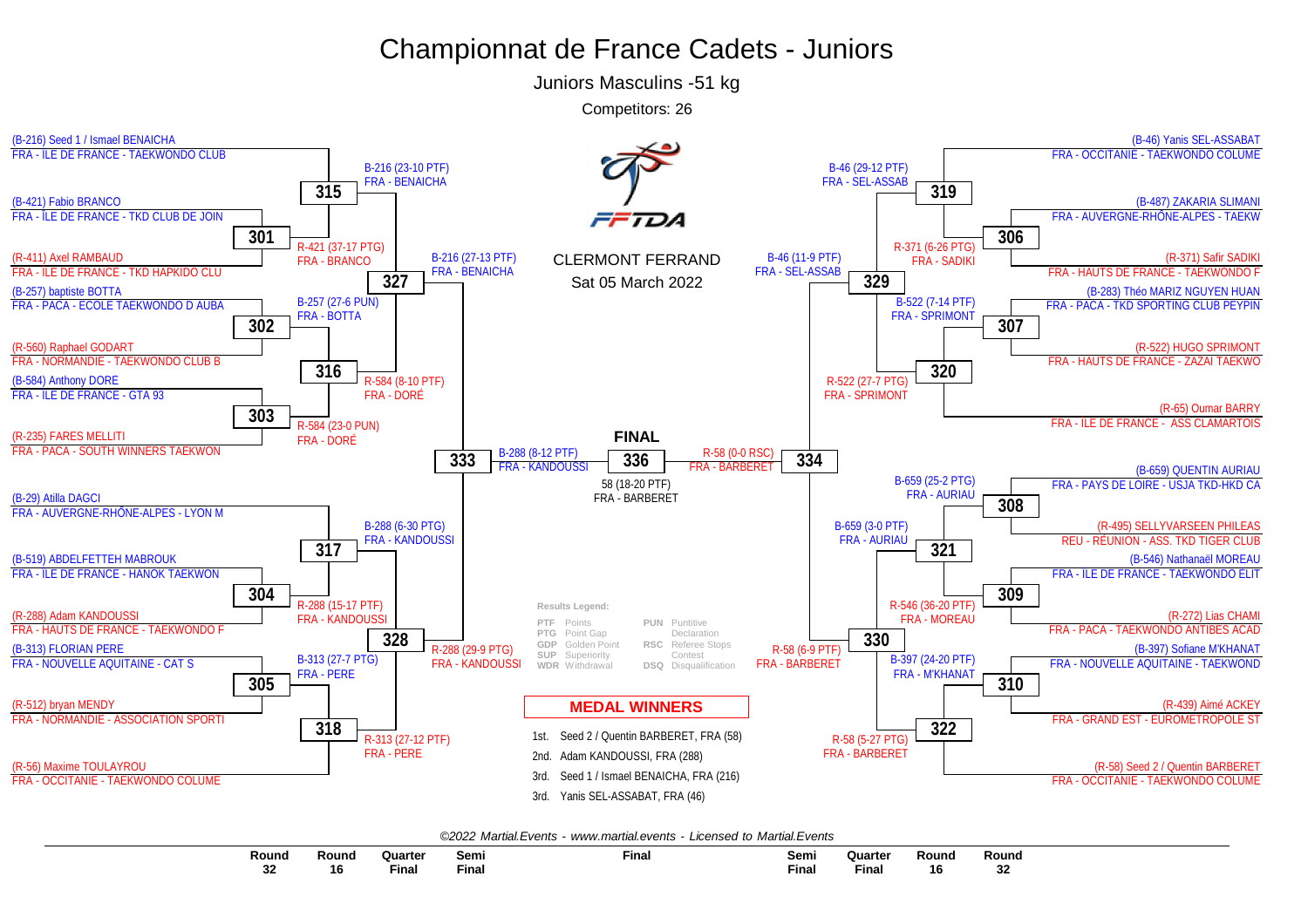Juniors Masculins -55 kg

Competitors: 28



| Round   | Round | Quarter                                                                                                         | Semı  | Final | Semi        | <b>Quarte</b>                                                                                      | Round | Round |
|---------|-------|-----------------------------------------------------------------------------------------------------------------|-------|-------|-------------|----------------------------------------------------------------------------------------------------|-------|-------|
|         |       | and the state of the state of the state of the state of the state of the state of the state of the state of the |       |       |             | and the state of the state of the state of the state of the state of the state of the state of the |       |       |
| ^^<br>ັ | ם ו   | Fina                                                                                                            | ∙inal |       | --<br>Final | Fina.                                                                                              | 16    |       |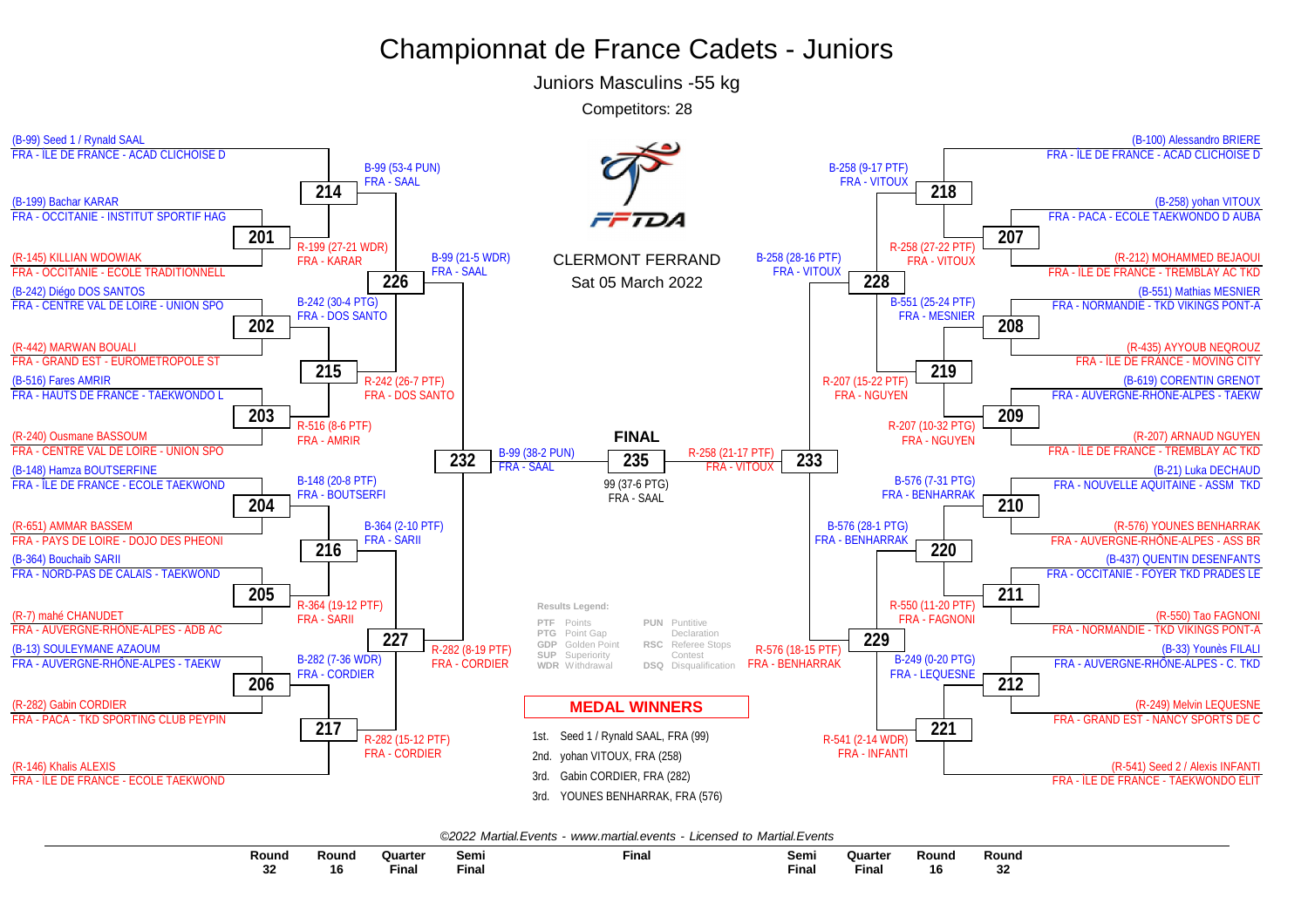Juniors Masculins -59 kg



|--|

| Round       | Round | Quarter<br>and the state of the state of the state of the state of the state of the state of the state of the state of the | Semı  | Fina. | Semi | Quarte<br>and the state of the state of the state of the state of the state of the state of the state of the | Round | Round |
|-------------|-------|----------------------------------------------------------------------------------------------------------------------------|-------|-------|------|--------------------------------------------------------------------------------------------------------------|-------|-------|
| nn.<br>- 3∠ | 16    | Fina                                                                                                                       | Fina. |       | Fina | Fina                                                                                                         | . с   | --    |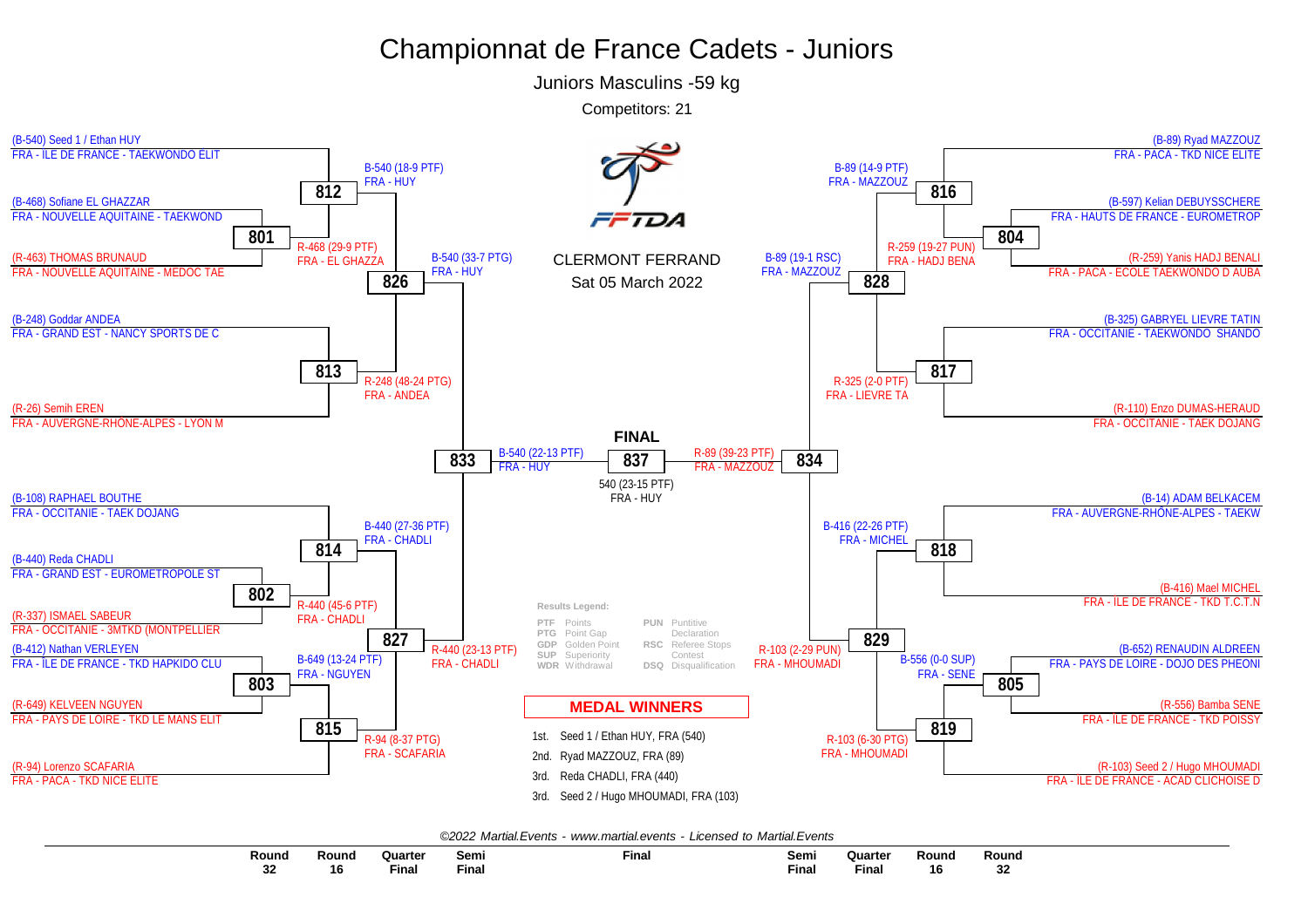Juniors Masculins -63 kg

Competitors: 19



| <b>Round</b> | Round | Quarter | Semı         | Final | Semi  | Quarter      | <b>Round</b> | Round       |
|--------------|-------|---------|--------------|-------|-------|--------------|--------------|-------------|
|              |       |         |              |       |       |              |              |             |
| <br>ЭZ       | 16    | Fina.   | $-$<br>Fina. |       | Final | <b>Final</b> | 16           | $\sim$<br>◡ |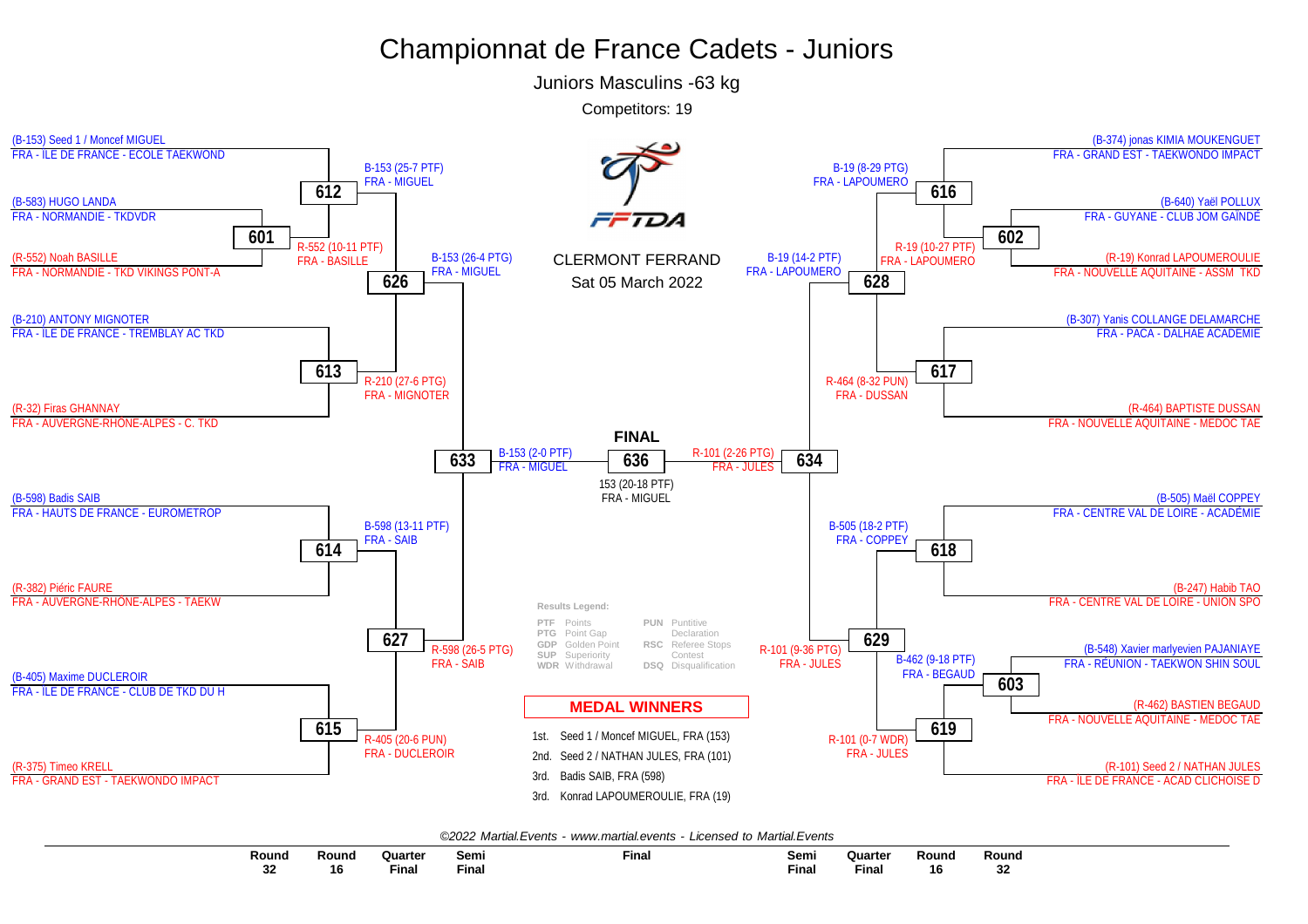Juniors Masculins -68 kg

Competitors: 15

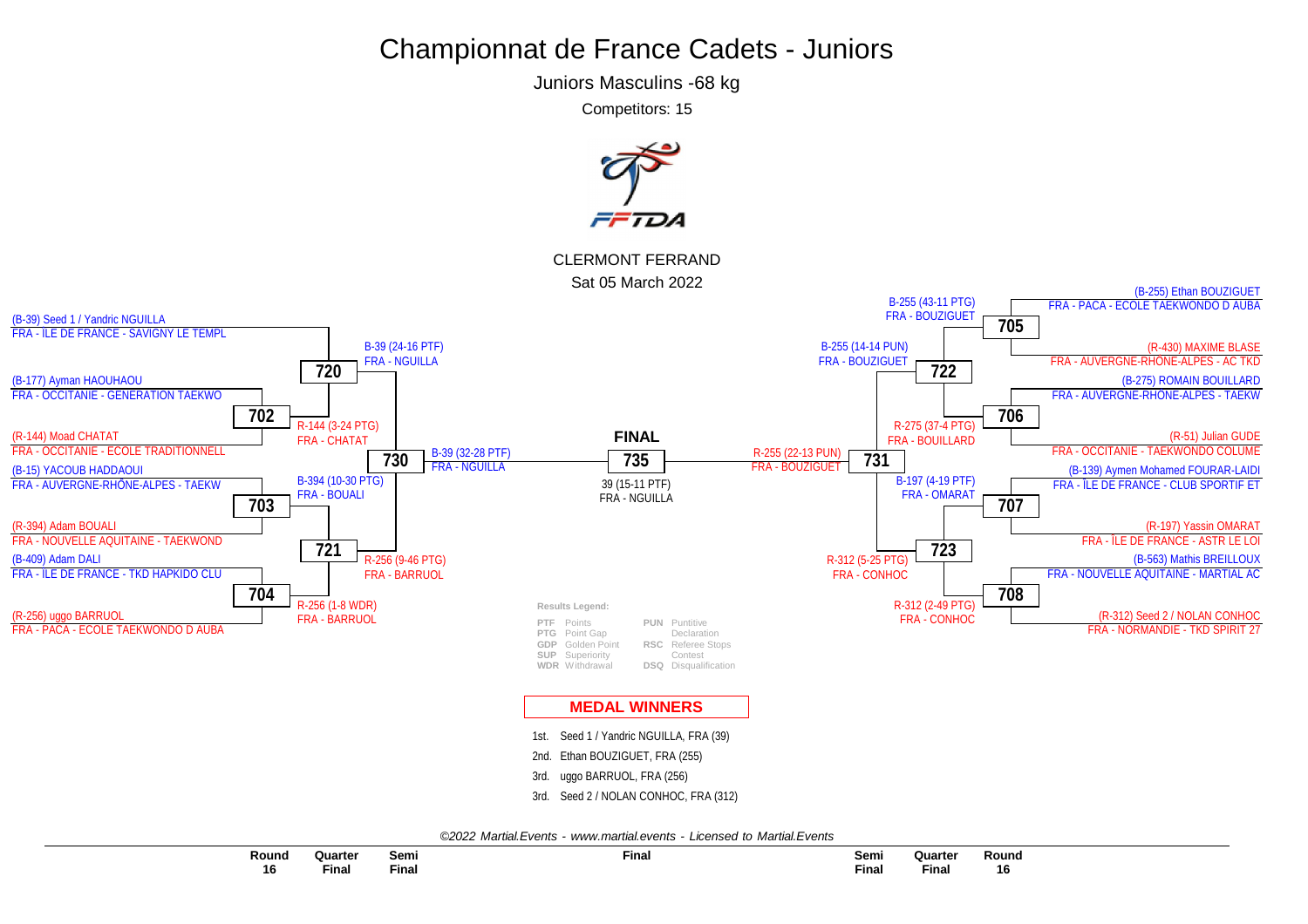Juniors Masculins -73 kg

Competitors: 15